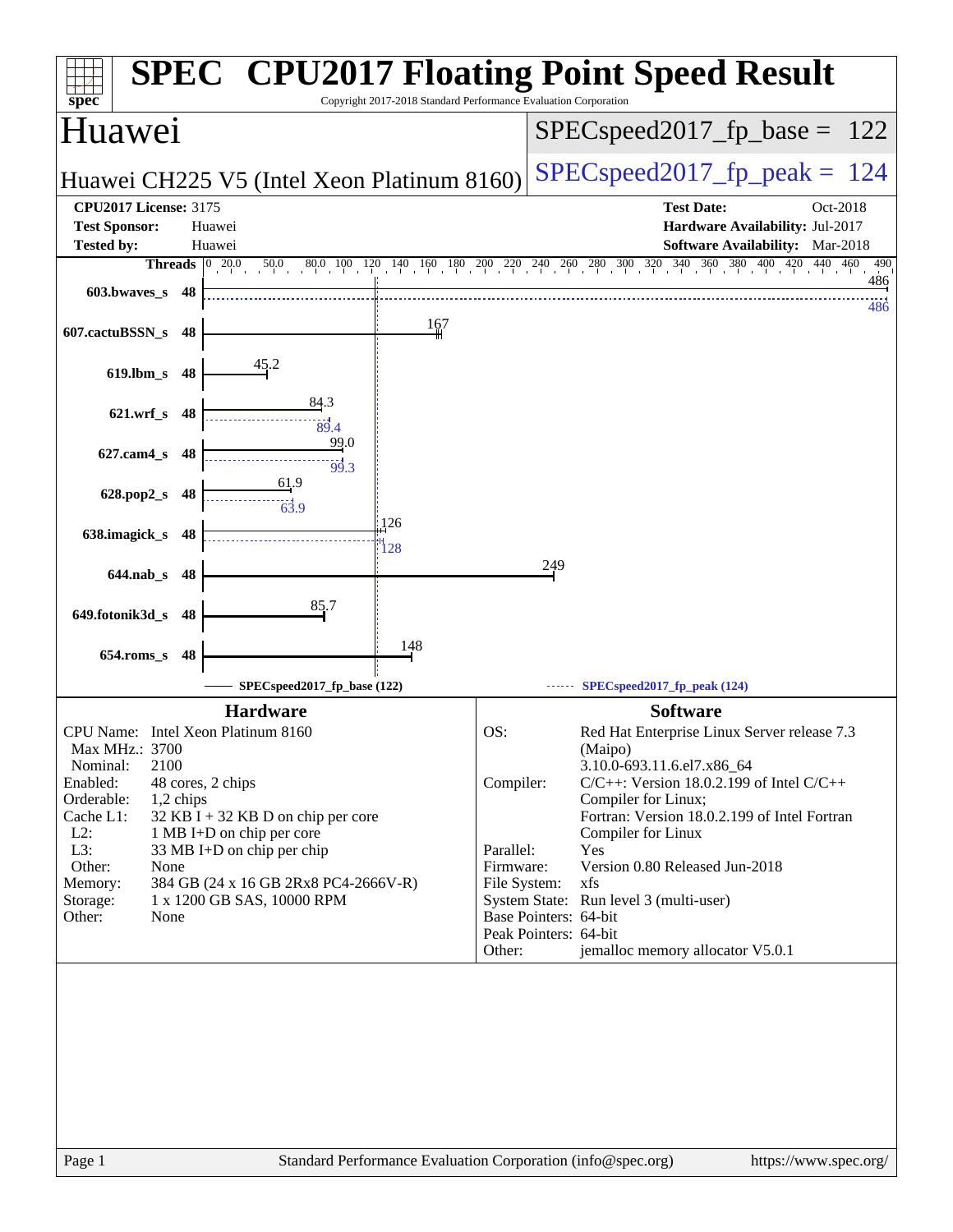| <b>SPEC CPU2017 Floating Point Speed Result</b>                                                                                                                    |                |                |       |                |       |                |       |                                  |                |              |                |              |                |              |
|--------------------------------------------------------------------------------------------------------------------------------------------------------------------|----------------|----------------|-------|----------------|-------|----------------|-------|----------------------------------|----------------|--------------|----------------|--------------|----------------|--------------|
| $spec*$<br>Copyright 2017-2018 Standard Performance Evaluation Corporation                                                                                         |                |                |       |                |       |                |       |                                  |                |              |                |              |                |              |
| Huawei                                                                                                                                                             |                |                |       |                |       |                |       | $SPEC speed2017_f p\_base = 122$ |                |              |                |              |                |              |
| $SPEC speed2017_fp\_peak = 124$<br>Huawei CH225 V5 (Intel Xeon Platinum 8160)                                                                                      |                |                |       |                |       |                |       |                                  |                |              |                |              |                |              |
| <b>CPU2017 License: 3175</b><br><b>Test Date:</b><br>Oct-2018                                                                                                      |                |                |       |                |       |                |       |                                  |                |              |                |              |                |              |
| Hardware Availability: Jul-2017<br><b>Test Sponsor:</b><br>Huawei                                                                                                  |                |                |       |                |       |                |       |                                  |                |              |                |              |                |              |
| <b>Tested by:</b><br><b>Software Availability:</b> Mar-2018<br>Huawei                                                                                              |                |                |       |                |       |                |       |                                  |                |              |                |              |                |              |
| <b>Results Table</b>                                                                                                                                               |                |                |       |                |       |                |       |                                  |                |              |                |              |                |              |
| <b>Peak</b><br><b>Base</b>                                                                                                                                         |                |                |       |                |       |                |       |                                  |                |              |                |              |                |              |
| <b>Benchmark</b>                                                                                                                                                   | <b>Threads</b> | <b>Seconds</b> | Ratio | <b>Seconds</b> | Ratio | <b>Seconds</b> | Ratio | <b>Threads</b>                   | <b>Seconds</b> | <b>Ratio</b> | <b>Seconds</b> | <b>Ratio</b> | <b>Seconds</b> | <b>Ratio</b> |
| 603.bwaves_s                                                                                                                                                       | 48             | 122            | 485   | 121            | 486   | 121            | 486   | 48                               | 121            | 486          | 121            | 486          | 122            | 485          |
| 607.cactuBSSN s                                                                                                                                                    | 48             | 98.3           | 170   | 100            | 166   | 99.9           | 167   | 48                               | 98.3           | 170          | 100            | 166          | 99.9           | 167          |
| $619.$ lbm_s                                                                                                                                                       | 48             | 116            | 45.2  | 116            | 45.3  | 116            | 45.2  | 48                               | <b>116</b>     | 45.2         | 116            | 45.3         | 116            | 45.2         |
| $621$ .wrf s                                                                                                                                                       | 48             | 157            | 84.3  | 158            | 83.8  | 157            | 84.3  | 48                               | 148            | 89.3         | 147            | 89.9         | 148            | 89.4         |
| $627$ .cam4 s                                                                                                                                                      | 48             | 89.7           | 98.8  | 89.5           | 99.0  | 89.2           | 99.4  | 48                               | 89.2           | 99.4         | 89.8           | 98.7         | 89.2           | 99.3         |
| 628.pop2_s                                                                                                                                                         | 48             | 192            | 61.9  | 191            | 62.2  | 192            | 61.9  | 48                               | 186            | 63.9         | 186            | 63.7         | 186            | 63.9         |
| 638.imagick_s                                                                                                                                                      | 48             | 116            | 124   | 111            | 130   | 114            | 126   | 48                               | 113            | 128          | 113            | 128          | 115            | 126          |
| $644$ .nab s                                                                                                                                                       | 48             | 70.2           | 249   | 70.2           | 249   | 70.0           | 249   | 48                               | 70.2           | 249          | 70.2           | 249          | 70.0           | 249          |
| 649.fotonik3d s                                                                                                                                                    | 48             | 106            | 86.2  | 107            | 85.5  | 106            | 85.7  | 48                               | 106            | 86.2         | 107            | 85.5         | 106            | 85.7         |
| $654$ .roms_s                                                                                                                                                      | 48             | 106            | 148   | 107            | 148   | 106            | 148   | 48                               | 106            | 148          | 107            | 148          | 106            | 148          |
| $SPECspeed2017$ fp base =<br>122                                                                                                                                   |                |                |       |                |       |                |       |                                  |                |              |                |              |                |              |
| $SPEC speed2017_fp_peak =$<br>124                                                                                                                                  |                |                |       |                |       |                |       |                                  |                |              |                |              |                |              |
| Results appear in the order in which they were run. Bold underlined text indicates a median measurement.                                                           |                |                |       |                |       |                |       |                                  |                |              |                |              |                |              |
| $\Omega$ <sub>r</sub> $\Omega$ <sub>r</sub> $\Omega$ <sub>r</sub> $\Omega$ <sub>r</sub> $\Omega$ <sub>r</sub> $\Omega$ <sub>r</sub> $\Omega$ <sub>r</sub> $\Omega$ |                |                |       |                |       |                |       |                                  |                |              |                |              |                |              |

### **[Operating System Notes](http://www.spec.org/auto/cpu2017/Docs/result-fields.html#OperatingSystemNotes)**

Stack size set to unlimited using "ulimit -s unlimited"

### **[General Notes](http://www.spec.org/auto/cpu2017/Docs/result-fields.html#GeneralNotes)**

Environment variables set by runcpu before the start of the run: KMP\_AFFINITY = "granularity=fine,compact" LD\_LIBRARY\_PATH = "/spec2017/lib/ia32:/spec2017/lib/intel64:/spec2017/je5.0.1-32:/spec2017/je5.0.1-64" OMP\_STACKSIZE = "192M"

 Binaries compiled on a system with 1x Intel Core i7-6700K CPU + 32GB RAM memory using Redhat Enterprise Linux 7.5 Transparent Huge Pages enabled by default Prior to runcpu invocation Filesystem page cache synced and cleared with: sync; echo 3> /proc/sys/vm/drop\_caches Yes: The test sponsor attests, as of date of publication, that CVE-2017-5754 (Meltdown) is mitigated in the system as tested and documented. Yes: The test sponsor attests, as of date of publication, that CVE-2017-5753 (Spectre variant 1) is mitigated in the system as tested and documented. Yes: The test sponsor attests, as of date of publication, that CVE-2017-5715 (Spectre variant 2) is mitigated in the system as tested and documented. jemalloc, a general purpose malloc implementation built with the RedHat Enterprise 7.5, and the system compiler gcc 4.8.5 sources available from jemalloc.net or <https://github.com/jemalloc/jemalloc/releases>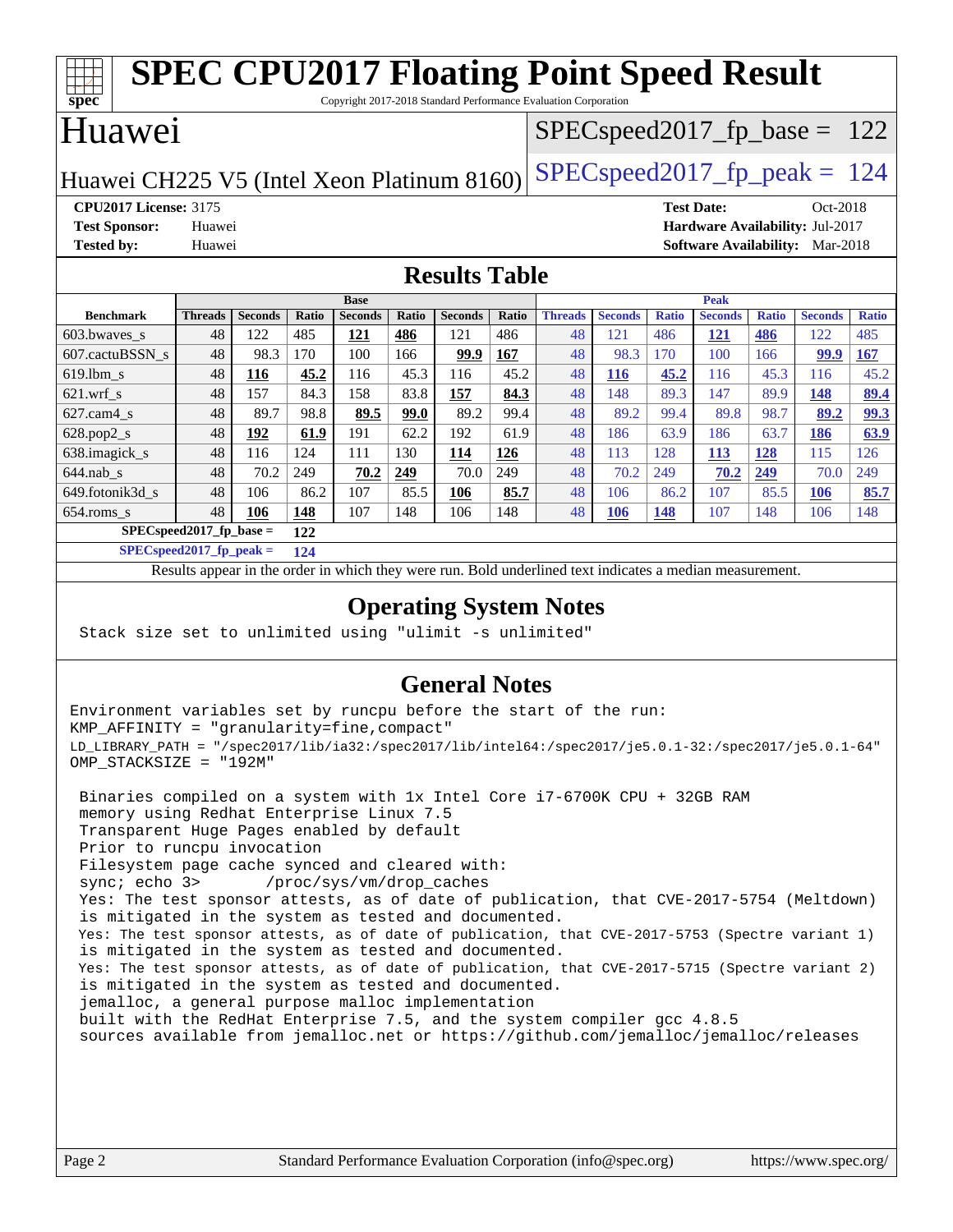| $spec^*$                                                                                                                                                                                                                                                                                                                                                                                                                                                                                                                                                                                                                                                                                                                                                                                                                                                                                                                                                                                                                                                                                                                                                                                                                                                                                                                                                                                                                                                                                                                                                                                                                                                                                                       | Copyright 2017-2018 Standard Performance Evaluation Corporation | <b>SPEC CPU2017 Floating Point Speed Result</b>                                                            |  |  |  |
|----------------------------------------------------------------------------------------------------------------------------------------------------------------------------------------------------------------------------------------------------------------------------------------------------------------------------------------------------------------------------------------------------------------------------------------------------------------------------------------------------------------------------------------------------------------------------------------------------------------------------------------------------------------------------------------------------------------------------------------------------------------------------------------------------------------------------------------------------------------------------------------------------------------------------------------------------------------------------------------------------------------------------------------------------------------------------------------------------------------------------------------------------------------------------------------------------------------------------------------------------------------------------------------------------------------------------------------------------------------------------------------------------------------------------------------------------------------------------------------------------------------------------------------------------------------------------------------------------------------------------------------------------------------------------------------------------------------|-----------------------------------------------------------------|------------------------------------------------------------------------------------------------------------|--|--|--|
| Huawei                                                                                                                                                                                                                                                                                                                                                                                                                                                                                                                                                                                                                                                                                                                                                                                                                                                                                                                                                                                                                                                                                                                                                                                                                                                                                                                                                                                                                                                                                                                                                                                                                                                                                                         | $SPEC speed2017_fp\_base = 122$                                 |                                                                                                            |  |  |  |
| Huawei CH225 V5 (Intel Xeon Platinum 8160)                                                                                                                                                                                                                                                                                                                                                                                                                                                                                                                                                                                                                                                                                                                                                                                                                                                                                                                                                                                                                                                                                                                                                                                                                                                                                                                                                                                                                                                                                                                                                                                                                                                                     | $SPEC speed2017_fp\_peak = 124$                                 |                                                                                                            |  |  |  |
| <b>CPU2017 License: 3175</b><br><b>Test Sponsor:</b><br>Huawei<br><b>Tested by:</b><br>Huawei                                                                                                                                                                                                                                                                                                                                                                                                                                                                                                                                                                                                                                                                                                                                                                                                                                                                                                                                                                                                                                                                                                                                                                                                                                                                                                                                                                                                                                                                                                                                                                                                                  |                                                                 | <b>Test Date:</b><br>Oct-2018<br>Hardware Availability: Jul-2017<br><b>Software Availability:</b> Mar-2018 |  |  |  |
|                                                                                                                                                                                                                                                                                                                                                                                                                                                                                                                                                                                                                                                                                                                                                                                                                                                                                                                                                                                                                                                                                                                                                                                                                                                                                                                                                                                                                                                                                                                                                                                                                                                                                                                |                                                                 |                                                                                                            |  |  |  |
| <b>Platform Notes</b><br>BIOS configuration:<br>Power Policy Set to Load Balance<br>Hyper-Threading Set to Disable<br>XPT Prefetch Set to Enabled<br>Sysinfo program /spec2017/bin/sysinfo<br>Rev: r5797 of 2017-06-14 96c45e4568ad54c135fd618bcc091c0f<br>running on localhost.localdomain Mon Oct 15 17:05:58 2018<br>SUT (System Under Test) info as seen by some common utilities.<br>For more information on this section, see<br>https://www.spec.org/cpu2017/Docs/config.html#sysinfo<br>From /proc/cpuinfo<br>model name: $Intel(R)$ Xeon $(R)$ Platinum 8160 CPU @ 2.10GHz<br>"physical id"s (chips)<br>2<br>48 "processors"<br>cores, siblings (Caution: counting these is hw and system dependent. The following<br>excerpts from /proc/cpuinfo might not be reliable. Use with caution.)<br>cpu cores : 24<br>siblings : 24<br>physical 0: cores 0 1 2 3 4 5 8 9 10 11 12 13 16 17 18 19 20 21 24 25 26 27 28 29<br>physical 1: cores 0 1 2 3 4 5 8 9 10 11 12 13 16 17 18 19 20 21 24 25 26 27 28 29<br>From 1scpu:<br>Architecture:<br>x86 64<br>$32$ -bit, $64$ -bit<br>$CPU$ op-mode( $s$ ):<br>Little Endian<br>Byte Order:<br>CPU(s):<br>48<br>On-line CPU(s) list:<br>$0 - 47$<br>Thread(s) per core:<br>1<br>Core(s) per socket:<br>24<br>Socket(s):<br>2<br>$\overline{2}$<br>NUMA node(s):<br>Vendor ID:<br>GenuineIntel<br>CPU family:<br>6<br>85<br>Model:<br>Intel(R) Xeon(R) Platinum 8160 CPU @ 2.10GHz<br>Model name:<br>Stepping:<br>4<br>CPU MHz:<br>2101.000<br>4205.38<br>BogoMIPS:<br>Virtualization:<br>$VT - x$<br>L1d cache:<br>32K<br>Lli cache:<br>32K<br>L2 cache:<br>1024K<br>L3 cache:<br>33792K<br>NUMA node0 CPU(s):<br>$0 - 23$<br>NUMA nodel CPU(s):<br>$24 - 47$ |                                                                 |                                                                                                            |  |  |  |
| (Continued on next page)                                                                                                                                                                                                                                                                                                                                                                                                                                                                                                                                                                                                                                                                                                                                                                                                                                                                                                                                                                                                                                                                                                                                                                                                                                                                                                                                                                                                                                                                                                                                                                                                                                                                                       |                                                                 |                                                                                                            |  |  |  |
| Page 3                                                                                                                                                                                                                                                                                                                                                                                                                                                                                                                                                                                                                                                                                                                                                                                                                                                                                                                                                                                                                                                                                                                                                                                                                                                                                                                                                                                                                                                                                                                                                                                                                                                                                                         | Standard Performance Evaluation Corporation (info@spec.org)     | https://www.spec.org/                                                                                      |  |  |  |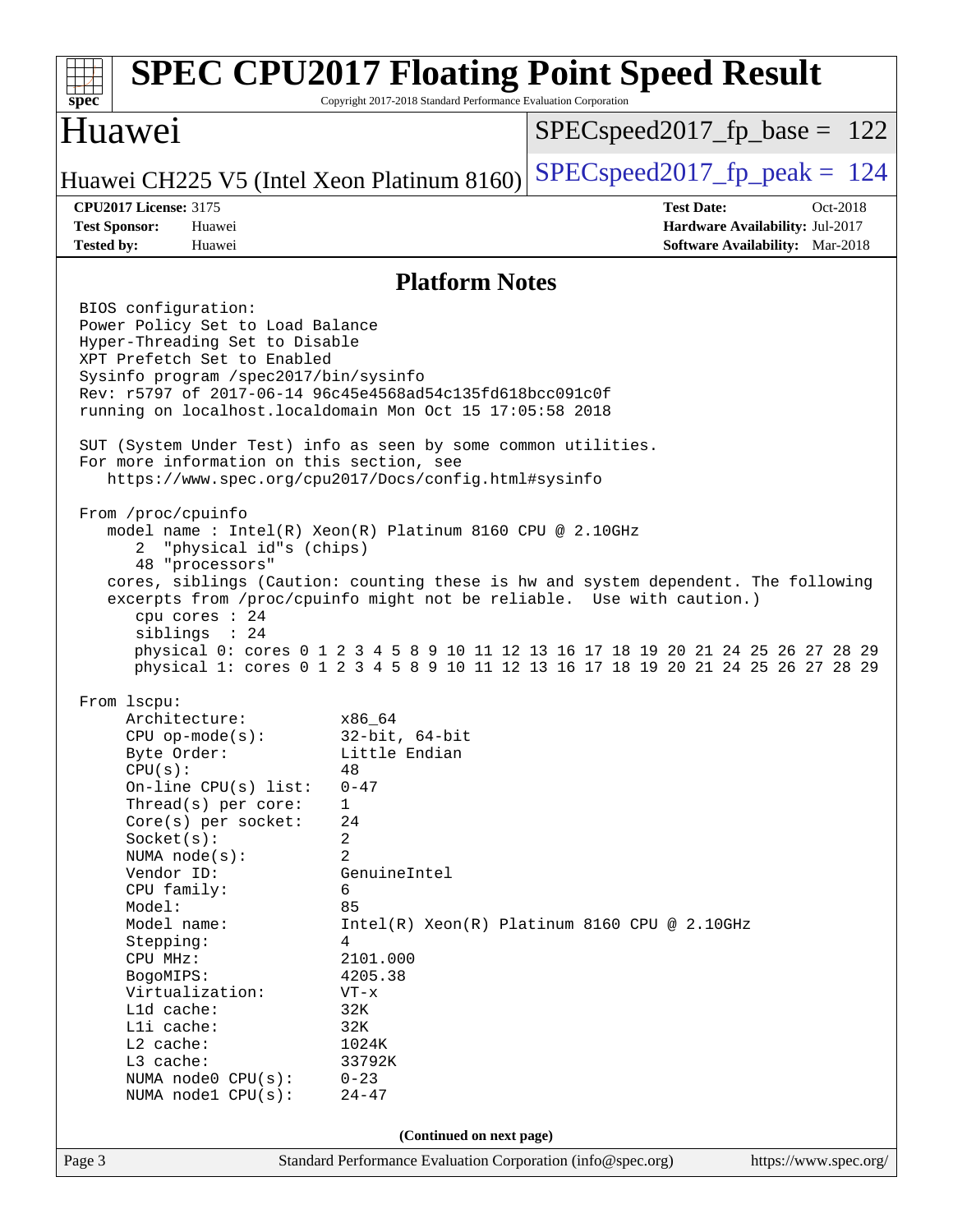| <b>SPEC CPU2017 Floating Point Speed Result</b><br>spec<br>Copyright 2017-2018 Standard Performance Evaluation Corporation                                                                                                                                                                                                                                                                                                                                                                                                                                                                                                                                                                                                                                                                                                                                                                                                                                                                                                                                                                                                                                                                                                                                                                                                                                                                                                               |                                                                  |  |  |  |  |  |
|------------------------------------------------------------------------------------------------------------------------------------------------------------------------------------------------------------------------------------------------------------------------------------------------------------------------------------------------------------------------------------------------------------------------------------------------------------------------------------------------------------------------------------------------------------------------------------------------------------------------------------------------------------------------------------------------------------------------------------------------------------------------------------------------------------------------------------------------------------------------------------------------------------------------------------------------------------------------------------------------------------------------------------------------------------------------------------------------------------------------------------------------------------------------------------------------------------------------------------------------------------------------------------------------------------------------------------------------------------------------------------------------------------------------------------------|------------------------------------------------------------------|--|--|--|--|--|
| Huawei                                                                                                                                                                                                                                                                                                                                                                                                                                                                                                                                                                                                                                                                                                                                                                                                                                                                                                                                                                                                                                                                                                                                                                                                                                                                                                                                                                                                                                   | $SPEC speed2017_f p\_base = 122$                                 |  |  |  |  |  |
| Huawei CH225 V5 (Intel Xeon Platinum 8160)                                                                                                                                                                                                                                                                                                                                                                                                                                                                                                                                                                                                                                                                                                                                                                                                                                                                                                                                                                                                                                                                                                                                                                                                                                                                                                                                                                                               | $SPEC speed2017_fp\_peak = 124$                                  |  |  |  |  |  |
| <b>CPU2017 License: 3175</b><br><b>Test Sponsor:</b><br>Huawei                                                                                                                                                                                                                                                                                                                                                                                                                                                                                                                                                                                                                                                                                                                                                                                                                                                                                                                                                                                                                                                                                                                                                                                                                                                                                                                                                                           | <b>Test Date:</b><br>Oct-2018<br>Hardware Availability: Jul-2017 |  |  |  |  |  |
| Software Availability: Mar-2018<br><b>Tested by:</b><br>Huawei<br><b>Platform Notes (Continued)</b>                                                                                                                                                                                                                                                                                                                                                                                                                                                                                                                                                                                                                                                                                                                                                                                                                                                                                                                                                                                                                                                                                                                                                                                                                                                                                                                                      |                                                                  |  |  |  |  |  |
|                                                                                                                                                                                                                                                                                                                                                                                                                                                                                                                                                                                                                                                                                                                                                                                                                                                                                                                                                                                                                                                                                                                                                                                                                                                                                                                                                                                                                                          |                                                                  |  |  |  |  |  |
| /proc/cpuinfo cache data<br>cache size $: 33792$ KB                                                                                                                                                                                                                                                                                                                                                                                                                                                                                                                                                                                                                                                                                                                                                                                                                                                                                                                                                                                                                                                                                                                                                                                                                                                                                                                                                                                      |                                                                  |  |  |  |  |  |
| From numactl --hardware WARNING: a numactl 'node' might or might not correspond to a<br>physical chip.<br>$available: 2 nodes (0-1)$<br>node 0 cpus: 0 1 2 3 4 5 6 7 8 9 10 11 12 13 14 15 16 17 18 19 20 21 22 23<br>node 0 size: 194737 MB<br>node 0 free: 188847 MB<br>node 1 cpus: 24 25 26 27 28 29 30 31 32 33 34 35 36 37 38 39 40 41 42 43 44 45 46 47<br>node 1 size: 196608 MB<br>node 1 free: 191952 MB<br>node distances:<br>node<br>$\overline{0}$<br>$\overline{1}$<br>0:<br>10<br>21<br>1:<br>21<br>10<br>From /proc/meminfo<br>MemTotal:<br>394169164 kB<br>HugePages_Total:<br>0<br>Hugepagesize:<br>2048 kB<br>From /etc/*release* /etc/*version*<br>os-release:<br>NAME="Red Hat Enterprise Linux Server"<br>VERSION="7.3 (Maipo)"<br>ID="rhel"<br>ID LIKE="fedora"<br>VERSION_ID="7.3"<br>PRETTY_NAME="Red Hat Enterprise Linux Server 7.3 (Maipo)"<br>ANSI COLOR="0;31"<br>CPE_NAME="cpe:/o:redhat:enterprise_linux:7.3:GA:server"<br>redhat-release: Red Hat Enterprise Linux Server release 7.3 (Maipo)<br>system-release: Red Hat Enterprise Linux Server release 7.3 (Maipo)<br>system-release-cpe: cpe:/o:redhat:enterprise_linux:7.3:ga:server<br>uname $-a$ :<br>Linux localhost.localdomain 3.10.0-693.11.6.el7.x86_64 #1 SMP Thu Dec 28 14:23:39 EST<br>2017 x86_64 x86_64 x86_64 GNU/Linux<br>run-level 3 Oct 15 12:07<br>SPEC is set to: /spec2017<br>Filesystem<br>Type Size Used Avail Use% Mounted on |                                                                  |  |  |  |  |  |
| /dev/sda4<br>xfs<br>400G 9.6G 391G<br>$3\frac{6}{9}$ /                                                                                                                                                                                                                                                                                                                                                                                                                                                                                                                                                                                                                                                                                                                                                                                                                                                                                                                                                                                                                                                                                                                                                                                                                                                                                                                                                                                   |                                                                  |  |  |  |  |  |
| (Continued on next page)                                                                                                                                                                                                                                                                                                                                                                                                                                                                                                                                                                                                                                                                                                                                                                                                                                                                                                                                                                                                                                                                                                                                                                                                                                                                                                                                                                                                                 |                                                                  |  |  |  |  |  |
| Standard Performance Evaluation Corporation (info@spec.org)<br>Page 4                                                                                                                                                                                                                                                                                                                                                                                                                                                                                                                                                                                                                                                                                                                                                                                                                                                                                                                                                                                                                                                                                                                                                                                                                                                                                                                                                                    | https://www.spec.org/                                            |  |  |  |  |  |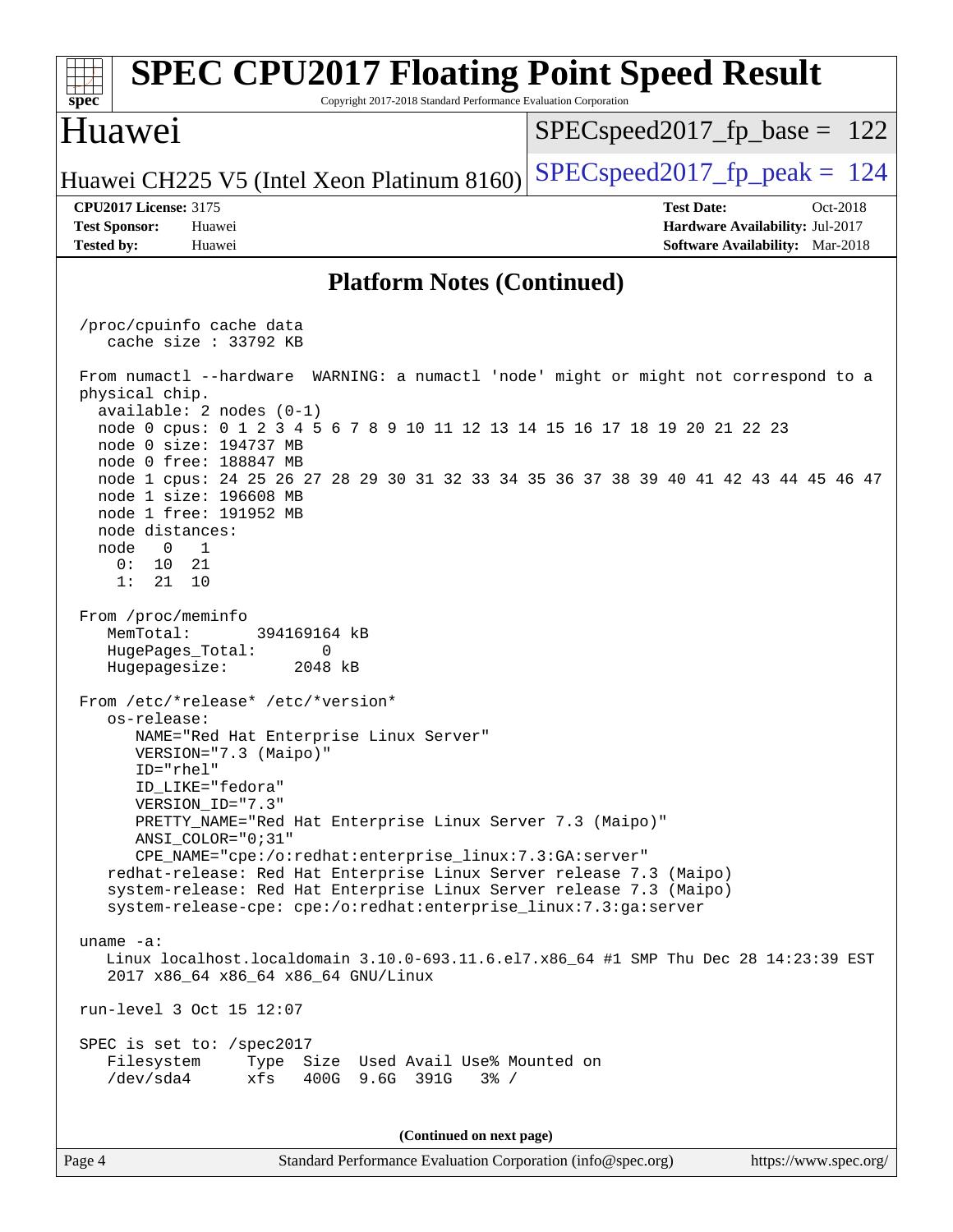| <b>SPEC CPU2017 Floating Point Speed Result</b><br>$Spec*$<br>Copyright 2017-2018 Standard Performance Evaluation Corporation |                              |        |                                            |                                 |                                        |          |  |
|-------------------------------------------------------------------------------------------------------------------------------|------------------------------|--------|--------------------------------------------|---------------------------------|----------------------------------------|----------|--|
| Huawei                                                                                                                        |                              |        |                                            | $SPEC speed2017_fp\_base = 122$ |                                        |          |  |
|                                                                                                                               |                              |        | Huawei CH225 V5 (Intel Xeon Platinum 8160) | $SPEC speed2017fp peak = 124$   |                                        |          |  |
|                                                                                                                               | <b>CPU2017 License: 3175</b> |        |                                            |                                 | <b>Test Date:</b>                      | Oct-2018 |  |
| <b>Test Sponsor:</b>                                                                                                          |                              | Huawei |                                            |                                 | <b>Hardware Availability: Jul-2017</b> |          |  |
| <b>Tested by:</b>                                                                                                             |                              | Huawei |                                            |                                 | <b>Software Availability:</b> Mar-2018 |          |  |
|                                                                                                                               |                              |        | <b>Platform Notes (Continued)</b>          |                                 |                                        |          |  |

 Additional information from dmidecode follows. WARNING: Use caution when you interpret this section. The 'dmidecode' program reads system data which is "intended to allow hardware to be accurately determined", but the intent may not be met, as there are frequent changes to hardware, firmware, and the "DMTF SMBIOS" standard. BIOS INSYDE Corp. 0.80 06/27/2018 Memory:

24x Samsung M393A2K43BB1-CTD 16 GB 2 rank 2666

(End of data from sysinfo program)

### **[Compiler Version Notes](http://www.spec.org/auto/cpu2017/Docs/result-fields.html#CompilerVersionNotes)**

| $619.1 \text{bm}\_\text{s}(\text{base})$ $638.imagick\_\text{s}(\text{base}, \text{peak})$ $644.nak\_\text{s}(\text{base}, \text{peak})$<br>CC. |  |  |  |  |  |
|-------------------------------------------------------------------------------------------------------------------------------------------------|--|--|--|--|--|
| icc (ICC) 18.0.2 20180210<br>Copyright (C) 1985-2018 Intel Corporation. All rights reserved.                                                    |  |  |  |  |  |
|                                                                                                                                                 |  |  |  |  |  |
| $619.1$ bm_s(peak)<br>CC.                                                                                                                       |  |  |  |  |  |
| icc (ICC) 18.0.2 20180210<br>Copyright (C) 1985-2018 Intel Corporation. All rights reserved.                                                    |  |  |  |  |  |
| 607.cactuBSSN s(base, peak)<br>FC                                                                                                               |  |  |  |  |  |
| icpc (ICC) 18.0.2 20180210<br>Copyright (C) 1985-2018 Intel Corporation. All rights reserved.<br>icc (ICC) 18.0.2 20180210                      |  |  |  |  |  |
| Copyright (C) 1985-2018 Intel Corporation. All rights reserved.<br>ifort (IFORT) 18.0.2 20180210                                                |  |  |  |  |  |
| Copyright (C) 1985-2018 Intel Corporation. All rights reserved.                                                                                 |  |  |  |  |  |
| 603.bwaves_s(base) 649.fotonik3d_s(base) 654.roms_s(base, peak)<br>FC.                                                                          |  |  |  |  |  |
| ifort (IFORT) 18.0.2 20180210<br>Copyright (C) 1985-2018 Intel Corporation. All rights reserved.                                                |  |  |  |  |  |
| $603.bwaves$ s(peak) $649.fotonik3d$ s(peak)<br>FC.                                                                                             |  |  |  |  |  |
| (Continued on next page)                                                                                                                        |  |  |  |  |  |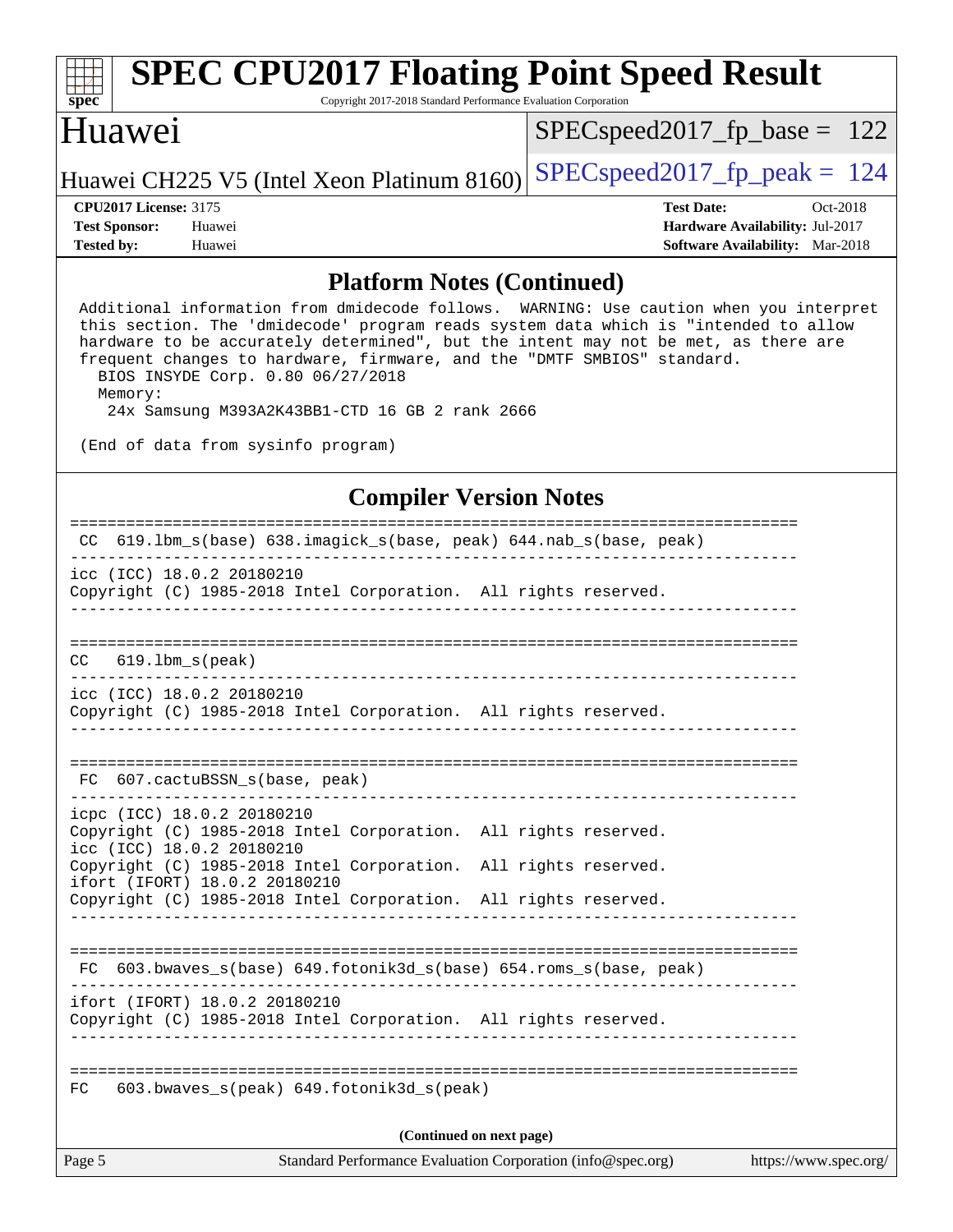| <b>SPEC CPU2017 Floating Point Speed Result</b><br>spec<br>Copyright 2017-2018 Standard Performance Evaluation Corporation                                                                       |                                                                                                            |
|--------------------------------------------------------------------------------------------------------------------------------------------------------------------------------------------------|------------------------------------------------------------------------------------------------------------|
| Huawei                                                                                                                                                                                           | $SPEC speed2017_fp\_base = 122$                                                                            |
| Huawei CH225 V5 (Intel Xeon Platinum 8160)                                                                                                                                                       | $SPEC speed2017_fp\_peak = 124$                                                                            |
| <b>CPU2017 License: 3175</b><br><b>Test Sponsor:</b><br>Huawei<br><b>Tested by:</b><br>Huawei                                                                                                    | <b>Test Date:</b><br>Oct-2018<br>Hardware Availability: Jul-2017<br><b>Software Availability:</b> Mar-2018 |
| <b>Compiler Version Notes (Continued)</b>                                                                                                                                                        |                                                                                                            |
| ifort (IFORT) 18.0.2 20180210<br>Copyright (C) 1985-2018 Intel Corporation. All rights reserved.                                                                                                 |                                                                                                            |
| CC 621.wrf_s(base) 627.cam4_s(base, peak) 628.pop2_s(base)                                                                                                                                       |                                                                                                            |
| ifort (IFORT) 18.0.2 20180210<br>Copyright (C) 1985-2018 Intel Corporation. All rights reserved.<br>icc (ICC) 18.0.2 20180210<br>Copyright (C) 1985-2018 Intel Corporation. All rights reserved. |                                                                                                            |
| 621.wrf_s(peak) 628.pop2_s(peak)<br>CC.                                                                                                                                                          |                                                                                                            |
| ifort (IFORT) 18.0.2 20180210<br>Copyright (C) 1985-2018 Intel Corporation. All rights reserved.<br>icc (ICC) 18.0.2 20180210<br>Copyright (C) 1985-2018 Intel Corporation. All rights reserved. |                                                                                                            |

## **[Base Compiler Invocation](http://www.spec.org/auto/cpu2017/Docs/result-fields.html#BaseCompilerInvocation)**

------------------------------------------------------------------------------

[C benchmarks](http://www.spec.org/auto/cpu2017/Docs/result-fields.html#Cbenchmarks): [icc -m64 -std=c11](http://www.spec.org/cpu2017/results/res2018q4/cpu2017-20181015-09203.flags.html#user_CCbase_intel_icc_64bit_c11_33ee0cdaae7deeeab2a9725423ba97205ce30f63b9926c2519791662299b76a0318f32ddfffdc46587804de3178b4f9328c46fa7c2b0cd779d7a61945c91cd35)

[Fortran benchmarks](http://www.spec.org/auto/cpu2017/Docs/result-fields.html#Fortranbenchmarks): [ifort -m64](http://www.spec.org/cpu2017/results/res2018q4/cpu2017-20181015-09203.flags.html#user_FCbase_intel_ifort_64bit_24f2bb282fbaeffd6157abe4f878425411749daecae9a33200eee2bee2fe76f3b89351d69a8130dd5949958ce389cf37ff59a95e7a40d588e8d3a57e0c3fd751)

[Benchmarks using both Fortran and C](http://www.spec.org/auto/cpu2017/Docs/result-fields.html#BenchmarksusingbothFortranandC): [ifort -m64](http://www.spec.org/cpu2017/results/res2018q4/cpu2017-20181015-09203.flags.html#user_CC_FCbase_intel_ifort_64bit_24f2bb282fbaeffd6157abe4f878425411749daecae9a33200eee2bee2fe76f3b89351d69a8130dd5949958ce389cf37ff59a95e7a40d588e8d3a57e0c3fd751) [icc -m64 -std=c11](http://www.spec.org/cpu2017/results/res2018q4/cpu2017-20181015-09203.flags.html#user_CC_FCbase_intel_icc_64bit_c11_33ee0cdaae7deeeab2a9725423ba97205ce30f63b9926c2519791662299b76a0318f32ddfffdc46587804de3178b4f9328c46fa7c2b0cd779d7a61945c91cd35)

[Benchmarks using Fortran, C, and C++:](http://www.spec.org/auto/cpu2017/Docs/result-fields.html#BenchmarksusingFortranCandCXX) [icpc -m64](http://www.spec.org/cpu2017/results/res2018q4/cpu2017-20181015-09203.flags.html#user_CC_CXX_FCbase_intel_icpc_64bit_4ecb2543ae3f1412ef961e0650ca070fec7b7afdcd6ed48761b84423119d1bf6bdf5cad15b44d48e7256388bc77273b966e5eb805aefd121eb22e9299b2ec9d9) [icc -m64 -std=c11](http://www.spec.org/cpu2017/results/res2018q4/cpu2017-20181015-09203.flags.html#user_CC_CXX_FCbase_intel_icc_64bit_c11_33ee0cdaae7deeeab2a9725423ba97205ce30f63b9926c2519791662299b76a0318f32ddfffdc46587804de3178b4f9328c46fa7c2b0cd779d7a61945c91cd35) [ifort -m64](http://www.spec.org/cpu2017/results/res2018q4/cpu2017-20181015-09203.flags.html#user_CC_CXX_FCbase_intel_ifort_64bit_24f2bb282fbaeffd6157abe4f878425411749daecae9a33200eee2bee2fe76f3b89351d69a8130dd5949958ce389cf37ff59a95e7a40d588e8d3a57e0c3fd751)

## **[Base Portability Flags](http://www.spec.org/auto/cpu2017/Docs/result-fields.html#BasePortabilityFlags)**

 603.bwaves\_s: [-DSPEC\\_LP64](http://www.spec.org/cpu2017/results/res2018q4/cpu2017-20181015-09203.flags.html#suite_basePORTABILITY603_bwaves_s_DSPEC_LP64) 607.cactuBSSN\_s: [-DSPEC\\_LP64](http://www.spec.org/cpu2017/results/res2018q4/cpu2017-20181015-09203.flags.html#suite_basePORTABILITY607_cactuBSSN_s_DSPEC_LP64) 619.lbm\_s: [-DSPEC\\_LP64](http://www.spec.org/cpu2017/results/res2018q4/cpu2017-20181015-09203.flags.html#suite_basePORTABILITY619_lbm_s_DSPEC_LP64) 621.wrf\_s: [-DSPEC\\_LP64](http://www.spec.org/cpu2017/results/res2018q4/cpu2017-20181015-09203.flags.html#suite_basePORTABILITY621_wrf_s_DSPEC_LP64) [-DSPEC\\_CASE\\_FLAG](http://www.spec.org/cpu2017/results/res2018q4/cpu2017-20181015-09203.flags.html#b621.wrf_s_baseCPORTABILITY_DSPEC_CASE_FLAG) [-convert big\\_endian](http://www.spec.org/cpu2017/results/res2018q4/cpu2017-20181015-09203.flags.html#user_baseFPORTABILITY621_wrf_s_convert_big_endian_c3194028bc08c63ac5d04de18c48ce6d347e4e562e8892b8bdbdc0214820426deb8554edfa529a3fb25a586e65a3d812c835984020483e7e73212c4d31a38223)

**(Continued on next page)**

Page 6 Standard Performance Evaluation Corporation [\(info@spec.org\)](mailto:info@spec.org) <https://www.spec.org/>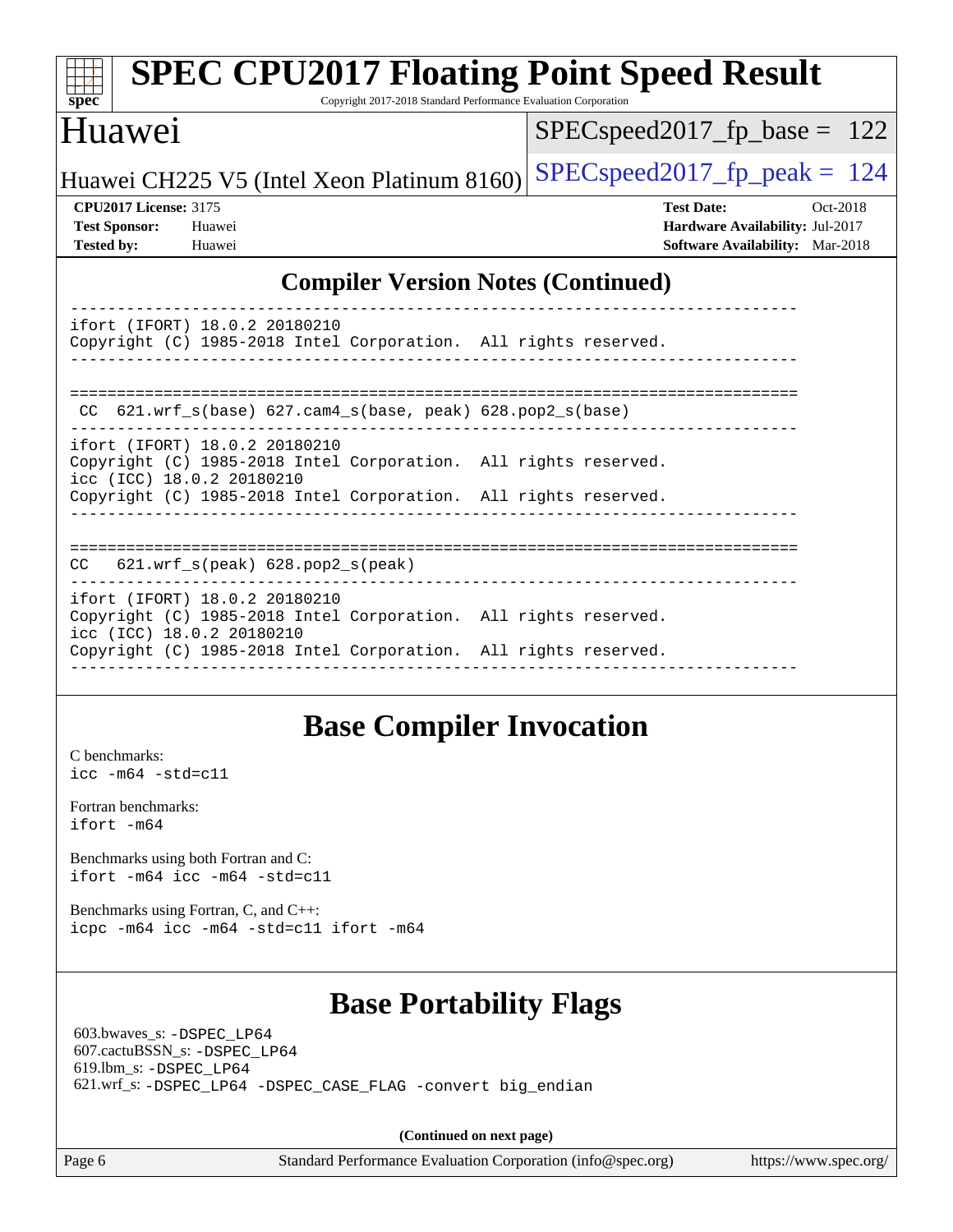

# **[SPEC CPU2017 Floating Point Speed Result](http://www.spec.org/auto/cpu2017/Docs/result-fields.html#SPECCPU2017FloatingPointSpeedResult)**

Copyright 2017-2018 Standard Performance Evaluation Corporation

## Huawei

SPECspeed2017 fp base =  $122$ 

Huawei CH225 V5 (Intel Xeon Platinum 8160) SPECspeed2017\_fp\_peak  $= 124$ 

**[CPU2017 License:](http://www.spec.org/auto/cpu2017/Docs/result-fields.html#CPU2017License)** 3175 **[Test Date:](http://www.spec.org/auto/cpu2017/Docs/result-fields.html#TestDate)** Oct-2018 **[Test Sponsor:](http://www.spec.org/auto/cpu2017/Docs/result-fields.html#TestSponsor)** Huawei **[Hardware Availability:](http://www.spec.org/auto/cpu2017/Docs/result-fields.html#HardwareAvailability)** Jul-2017 **[Tested by:](http://www.spec.org/auto/cpu2017/Docs/result-fields.html#Testedby)** Huawei **[Software Availability:](http://www.spec.org/auto/cpu2017/Docs/result-fields.html#SoftwareAvailability)** Mar-2018

## **[Base Portability Flags \(Continued\)](http://www.spec.org/auto/cpu2017/Docs/result-fields.html#BasePortabilityFlags)**

 627.cam4\_s: [-DSPEC\\_LP64](http://www.spec.org/cpu2017/results/res2018q4/cpu2017-20181015-09203.flags.html#suite_basePORTABILITY627_cam4_s_DSPEC_LP64) [-DSPEC\\_CASE\\_FLAG](http://www.spec.org/cpu2017/results/res2018q4/cpu2017-20181015-09203.flags.html#b627.cam4_s_baseCPORTABILITY_DSPEC_CASE_FLAG) 628.pop2\_s: [-DSPEC\\_LP64](http://www.spec.org/cpu2017/results/res2018q4/cpu2017-20181015-09203.flags.html#suite_basePORTABILITY628_pop2_s_DSPEC_LP64) [-DSPEC\\_CASE\\_FLAG](http://www.spec.org/cpu2017/results/res2018q4/cpu2017-20181015-09203.flags.html#b628.pop2_s_baseCPORTABILITY_DSPEC_CASE_FLAG) [-convert big\\_endian](http://www.spec.org/cpu2017/results/res2018q4/cpu2017-20181015-09203.flags.html#user_baseFPORTABILITY628_pop2_s_convert_big_endian_c3194028bc08c63ac5d04de18c48ce6d347e4e562e8892b8bdbdc0214820426deb8554edfa529a3fb25a586e65a3d812c835984020483e7e73212c4d31a38223) [-assume byterecl](http://www.spec.org/cpu2017/results/res2018q4/cpu2017-20181015-09203.flags.html#user_baseFPORTABILITY628_pop2_s_assume_byterecl_7e47d18b9513cf18525430bbf0f2177aa9bf368bc7a059c09b2c06a34b53bd3447c950d3f8d6c70e3faf3a05c8557d66a5798b567902e8849adc142926523472) 638.imagick\_s: [-DSPEC\\_LP64](http://www.spec.org/cpu2017/results/res2018q4/cpu2017-20181015-09203.flags.html#suite_basePORTABILITY638_imagick_s_DSPEC_LP64) 644.nab\_s: [-DSPEC\\_LP64](http://www.spec.org/cpu2017/results/res2018q4/cpu2017-20181015-09203.flags.html#suite_basePORTABILITY644_nab_s_DSPEC_LP64) 649.fotonik3d\_s: [-DSPEC\\_LP64](http://www.spec.org/cpu2017/results/res2018q4/cpu2017-20181015-09203.flags.html#suite_basePORTABILITY649_fotonik3d_s_DSPEC_LP64) 654.roms\_s: [-DSPEC\\_LP64](http://www.spec.org/cpu2017/results/res2018q4/cpu2017-20181015-09203.flags.html#suite_basePORTABILITY654_roms_s_DSPEC_LP64)

## **[Base Optimization Flags](http://www.spec.org/auto/cpu2017/Docs/result-fields.html#BaseOptimizationFlags)**

#### [C benchmarks](http://www.spec.org/auto/cpu2017/Docs/result-fields.html#Cbenchmarks):

[-Wl,-z,muldefs](http://www.spec.org/cpu2017/results/res2018q4/cpu2017-20181015-09203.flags.html#user_CCbase_link_force_multiple1_b4cbdb97b34bdee9ceefcfe54f4c8ea74255f0b02a4b23e853cdb0e18eb4525ac79b5a88067c842dd0ee6996c24547a27a4b99331201badda8798ef8a743f577) [-xCORE-AVX2](http://www.spec.org/cpu2017/results/res2018q4/cpu2017-20181015-09203.flags.html#user_CCbase_f-xCORE-AVX2) [-ipo](http://www.spec.org/cpu2017/results/res2018q4/cpu2017-20181015-09203.flags.html#user_CCbase_f-ipo) [-O3](http://www.spec.org/cpu2017/results/res2018q4/cpu2017-20181015-09203.flags.html#user_CCbase_f-O3) [-no-prec-div](http://www.spec.org/cpu2017/results/res2018q4/cpu2017-20181015-09203.flags.html#user_CCbase_f-no-prec-div) [-qopt-prefetch](http://www.spec.org/cpu2017/results/res2018q4/cpu2017-20181015-09203.flags.html#user_CCbase_f-qopt-prefetch) [-ffinite-math-only](http://www.spec.org/cpu2017/results/res2018q4/cpu2017-20181015-09203.flags.html#user_CCbase_f_finite_math_only_cb91587bd2077682c4b38af759c288ed7c732db004271a9512da14a4f8007909a5f1427ecbf1a0fb78ff2a814402c6114ac565ca162485bbcae155b5e4258871) [-qopt-mem-layout-trans=3](http://www.spec.org/cpu2017/results/res2018q4/cpu2017-20181015-09203.flags.html#user_CCbase_f-qopt-mem-layout-trans_de80db37974c74b1f0e20d883f0b675c88c3b01e9d123adea9b28688d64333345fb62bc4a798493513fdb68f60282f9a726aa07f478b2f7113531aecce732043) [-qopenmp](http://www.spec.org/cpu2017/results/res2018q4/cpu2017-20181015-09203.flags.html#user_CCbase_qopenmp_16be0c44f24f464004c6784a7acb94aca937f053568ce72f94b139a11c7c168634a55f6653758ddd83bcf7b8463e8028bb0b48b77bcddc6b78d5d95bb1df2967) [-DSPEC\\_OPENMP](http://www.spec.org/cpu2017/results/res2018q4/cpu2017-20181015-09203.flags.html#suite_CCbase_DSPEC_OPENMP) [-L/usr/local/je5.0.1-64/lib](http://www.spec.org/cpu2017/results/res2018q4/cpu2017-20181015-09203.flags.html#user_CCbase_jemalloc_link_path64_4b10a636b7bce113509b17f3bd0d6226c5fb2346b9178c2d0232c14f04ab830f976640479e5c33dc2bcbbdad86ecfb6634cbbd4418746f06f368b512fced5394) [-ljemalloc](http://www.spec.org/cpu2017/results/res2018q4/cpu2017-20181015-09203.flags.html#user_CCbase_jemalloc_link_lib_d1249b907c500fa1c0672f44f562e3d0f79738ae9e3c4a9c376d49f265a04b9c99b167ecedbf6711b3085be911c67ff61f150a17b3472be731631ba4d0471706)

#### [Fortran benchmarks](http://www.spec.org/auto/cpu2017/Docs/result-fields.html#Fortranbenchmarks):

[-Wl,-z,muldefs](http://www.spec.org/cpu2017/results/res2018q4/cpu2017-20181015-09203.flags.html#user_FCbase_link_force_multiple1_b4cbdb97b34bdee9ceefcfe54f4c8ea74255f0b02a4b23e853cdb0e18eb4525ac79b5a88067c842dd0ee6996c24547a27a4b99331201badda8798ef8a743f577) [-DSPEC\\_OPENMP](http://www.spec.org/cpu2017/results/res2018q4/cpu2017-20181015-09203.flags.html#suite_FCbase_DSPEC_OPENMP) [-xCORE-AVX2](http://www.spec.org/cpu2017/results/res2018q4/cpu2017-20181015-09203.flags.html#user_FCbase_f-xCORE-AVX2) [-ipo](http://www.spec.org/cpu2017/results/res2018q4/cpu2017-20181015-09203.flags.html#user_FCbase_f-ipo) [-O3](http://www.spec.org/cpu2017/results/res2018q4/cpu2017-20181015-09203.flags.html#user_FCbase_f-O3) [-no-prec-div](http://www.spec.org/cpu2017/results/res2018q4/cpu2017-20181015-09203.flags.html#user_FCbase_f-no-prec-div) [-qopt-prefetch](http://www.spec.org/cpu2017/results/res2018q4/cpu2017-20181015-09203.flags.html#user_FCbase_f-qopt-prefetch) [-ffinite-math-only](http://www.spec.org/cpu2017/results/res2018q4/cpu2017-20181015-09203.flags.html#user_FCbase_f_finite_math_only_cb91587bd2077682c4b38af759c288ed7c732db004271a9512da14a4f8007909a5f1427ecbf1a0fb78ff2a814402c6114ac565ca162485bbcae155b5e4258871) [-qopt-mem-layout-trans=3](http://www.spec.org/cpu2017/results/res2018q4/cpu2017-20181015-09203.flags.html#user_FCbase_f-qopt-mem-layout-trans_de80db37974c74b1f0e20d883f0b675c88c3b01e9d123adea9b28688d64333345fb62bc4a798493513fdb68f60282f9a726aa07f478b2f7113531aecce732043) [-qopenmp](http://www.spec.org/cpu2017/results/res2018q4/cpu2017-20181015-09203.flags.html#user_FCbase_qopenmp_16be0c44f24f464004c6784a7acb94aca937f053568ce72f94b139a11c7c168634a55f6653758ddd83bcf7b8463e8028bb0b48b77bcddc6b78d5d95bb1df2967) [-nostandard-realloc-lhs](http://www.spec.org/cpu2017/results/res2018q4/cpu2017-20181015-09203.flags.html#user_FCbase_f_2003_std_realloc_82b4557e90729c0f113870c07e44d33d6f5a304b4f63d4c15d2d0f1fab99f5daaed73bdb9275d9ae411527f28b936061aa8b9c8f2d63842963b95c9dd6426b8a) [-L/usr/local/je5.0.1-64/lib](http://www.spec.org/cpu2017/results/res2018q4/cpu2017-20181015-09203.flags.html#user_FCbase_jemalloc_link_path64_4b10a636b7bce113509b17f3bd0d6226c5fb2346b9178c2d0232c14f04ab830f976640479e5c33dc2bcbbdad86ecfb6634cbbd4418746f06f368b512fced5394) [-ljemalloc](http://www.spec.org/cpu2017/results/res2018q4/cpu2017-20181015-09203.flags.html#user_FCbase_jemalloc_link_lib_d1249b907c500fa1c0672f44f562e3d0f79738ae9e3c4a9c376d49f265a04b9c99b167ecedbf6711b3085be911c67ff61f150a17b3472be731631ba4d0471706)

#### [Benchmarks using both Fortran and C](http://www.spec.org/auto/cpu2017/Docs/result-fields.html#BenchmarksusingbothFortranandC):

[-Wl,-z,muldefs](http://www.spec.org/cpu2017/results/res2018q4/cpu2017-20181015-09203.flags.html#user_CC_FCbase_link_force_multiple1_b4cbdb97b34bdee9ceefcfe54f4c8ea74255f0b02a4b23e853cdb0e18eb4525ac79b5a88067c842dd0ee6996c24547a27a4b99331201badda8798ef8a743f577) [-xCORE-AVX2](http://www.spec.org/cpu2017/results/res2018q4/cpu2017-20181015-09203.flags.html#user_CC_FCbase_f-xCORE-AVX2) [-ipo](http://www.spec.org/cpu2017/results/res2018q4/cpu2017-20181015-09203.flags.html#user_CC_FCbase_f-ipo) [-O3](http://www.spec.org/cpu2017/results/res2018q4/cpu2017-20181015-09203.flags.html#user_CC_FCbase_f-O3) [-no-prec-div](http://www.spec.org/cpu2017/results/res2018q4/cpu2017-20181015-09203.flags.html#user_CC_FCbase_f-no-prec-div) [-qopt-prefetch](http://www.spec.org/cpu2017/results/res2018q4/cpu2017-20181015-09203.flags.html#user_CC_FCbase_f-qopt-prefetch) [-ffinite-math-only](http://www.spec.org/cpu2017/results/res2018q4/cpu2017-20181015-09203.flags.html#user_CC_FCbase_f_finite_math_only_cb91587bd2077682c4b38af759c288ed7c732db004271a9512da14a4f8007909a5f1427ecbf1a0fb78ff2a814402c6114ac565ca162485bbcae155b5e4258871) [-qopt-mem-layout-trans=3](http://www.spec.org/cpu2017/results/res2018q4/cpu2017-20181015-09203.flags.html#user_CC_FCbase_f-qopt-mem-layout-trans_de80db37974c74b1f0e20d883f0b675c88c3b01e9d123adea9b28688d64333345fb62bc4a798493513fdb68f60282f9a726aa07f478b2f7113531aecce732043) [-qopenmp](http://www.spec.org/cpu2017/results/res2018q4/cpu2017-20181015-09203.flags.html#user_CC_FCbase_qopenmp_16be0c44f24f464004c6784a7acb94aca937f053568ce72f94b139a11c7c168634a55f6653758ddd83bcf7b8463e8028bb0b48b77bcddc6b78d5d95bb1df2967) [-DSPEC\\_OPENMP](http://www.spec.org/cpu2017/results/res2018q4/cpu2017-20181015-09203.flags.html#suite_CC_FCbase_DSPEC_OPENMP) [-nostandard-realloc-lhs](http://www.spec.org/cpu2017/results/res2018q4/cpu2017-20181015-09203.flags.html#user_CC_FCbase_f_2003_std_realloc_82b4557e90729c0f113870c07e44d33d6f5a304b4f63d4c15d2d0f1fab99f5daaed73bdb9275d9ae411527f28b936061aa8b9c8f2d63842963b95c9dd6426b8a) [-L/usr/local/je5.0.1-64/lib](http://www.spec.org/cpu2017/results/res2018q4/cpu2017-20181015-09203.flags.html#user_CC_FCbase_jemalloc_link_path64_4b10a636b7bce113509b17f3bd0d6226c5fb2346b9178c2d0232c14f04ab830f976640479e5c33dc2bcbbdad86ecfb6634cbbd4418746f06f368b512fced5394) [-ljemalloc](http://www.spec.org/cpu2017/results/res2018q4/cpu2017-20181015-09203.flags.html#user_CC_FCbase_jemalloc_link_lib_d1249b907c500fa1c0672f44f562e3d0f79738ae9e3c4a9c376d49f265a04b9c99b167ecedbf6711b3085be911c67ff61f150a17b3472be731631ba4d0471706)

#### [Benchmarks using Fortran, C, and C++:](http://www.spec.org/auto/cpu2017/Docs/result-fields.html#BenchmarksusingFortranCandCXX)

[-Wl,-z,muldefs](http://www.spec.org/cpu2017/results/res2018q4/cpu2017-20181015-09203.flags.html#user_CC_CXX_FCbase_link_force_multiple1_b4cbdb97b34bdee9ceefcfe54f4c8ea74255f0b02a4b23e853cdb0e18eb4525ac79b5a88067c842dd0ee6996c24547a27a4b99331201badda8798ef8a743f577) [-xCORE-AVX2](http://www.spec.org/cpu2017/results/res2018q4/cpu2017-20181015-09203.flags.html#user_CC_CXX_FCbase_f-xCORE-AVX2) [-ipo](http://www.spec.org/cpu2017/results/res2018q4/cpu2017-20181015-09203.flags.html#user_CC_CXX_FCbase_f-ipo) [-O3](http://www.spec.org/cpu2017/results/res2018q4/cpu2017-20181015-09203.flags.html#user_CC_CXX_FCbase_f-O3) [-no-prec-div](http://www.spec.org/cpu2017/results/res2018q4/cpu2017-20181015-09203.flags.html#user_CC_CXX_FCbase_f-no-prec-div) [-qopt-prefetch](http://www.spec.org/cpu2017/results/res2018q4/cpu2017-20181015-09203.flags.html#user_CC_CXX_FCbase_f-qopt-prefetch) [-ffinite-math-only](http://www.spec.org/cpu2017/results/res2018q4/cpu2017-20181015-09203.flags.html#user_CC_CXX_FCbase_f_finite_math_only_cb91587bd2077682c4b38af759c288ed7c732db004271a9512da14a4f8007909a5f1427ecbf1a0fb78ff2a814402c6114ac565ca162485bbcae155b5e4258871) [-qopt-mem-layout-trans=3](http://www.spec.org/cpu2017/results/res2018q4/cpu2017-20181015-09203.flags.html#user_CC_CXX_FCbase_f-qopt-mem-layout-trans_de80db37974c74b1f0e20d883f0b675c88c3b01e9d123adea9b28688d64333345fb62bc4a798493513fdb68f60282f9a726aa07f478b2f7113531aecce732043) [-qopenmp](http://www.spec.org/cpu2017/results/res2018q4/cpu2017-20181015-09203.flags.html#user_CC_CXX_FCbase_qopenmp_16be0c44f24f464004c6784a7acb94aca937f053568ce72f94b139a11c7c168634a55f6653758ddd83bcf7b8463e8028bb0b48b77bcddc6b78d5d95bb1df2967) [-DSPEC\\_OPENMP](http://www.spec.org/cpu2017/results/res2018q4/cpu2017-20181015-09203.flags.html#suite_CC_CXX_FCbase_DSPEC_OPENMP) [-nostandard-realloc-lhs](http://www.spec.org/cpu2017/results/res2018q4/cpu2017-20181015-09203.flags.html#user_CC_CXX_FCbase_f_2003_std_realloc_82b4557e90729c0f113870c07e44d33d6f5a304b4f63d4c15d2d0f1fab99f5daaed73bdb9275d9ae411527f28b936061aa8b9c8f2d63842963b95c9dd6426b8a) [-L/usr/local/je5.0.1-64/lib](http://www.spec.org/cpu2017/results/res2018q4/cpu2017-20181015-09203.flags.html#user_CC_CXX_FCbase_jemalloc_link_path64_4b10a636b7bce113509b17f3bd0d6226c5fb2346b9178c2d0232c14f04ab830f976640479e5c33dc2bcbbdad86ecfb6634cbbd4418746f06f368b512fced5394) [-ljemalloc](http://www.spec.org/cpu2017/results/res2018q4/cpu2017-20181015-09203.flags.html#user_CC_CXX_FCbase_jemalloc_link_lib_d1249b907c500fa1c0672f44f562e3d0f79738ae9e3c4a9c376d49f265a04b9c99b167ecedbf6711b3085be911c67ff61f150a17b3472be731631ba4d0471706)

## **[Peak Compiler Invocation](http://www.spec.org/auto/cpu2017/Docs/result-fields.html#PeakCompilerInvocation)**

[C benchmarks](http://www.spec.org/auto/cpu2017/Docs/result-fields.html#Cbenchmarks): [icc -m64 -std=c11](http://www.spec.org/cpu2017/results/res2018q4/cpu2017-20181015-09203.flags.html#user_CCpeak_intel_icc_64bit_c11_33ee0cdaae7deeeab2a9725423ba97205ce30f63b9926c2519791662299b76a0318f32ddfffdc46587804de3178b4f9328c46fa7c2b0cd779d7a61945c91cd35)

[Fortran benchmarks](http://www.spec.org/auto/cpu2017/Docs/result-fields.html#Fortranbenchmarks): [ifort -m64](http://www.spec.org/cpu2017/results/res2018q4/cpu2017-20181015-09203.flags.html#user_FCpeak_intel_ifort_64bit_24f2bb282fbaeffd6157abe4f878425411749daecae9a33200eee2bee2fe76f3b89351d69a8130dd5949958ce389cf37ff59a95e7a40d588e8d3a57e0c3fd751)

[Benchmarks using both Fortran and C](http://www.spec.org/auto/cpu2017/Docs/result-fields.html#BenchmarksusingbothFortranandC): [ifort -m64](http://www.spec.org/cpu2017/results/res2018q4/cpu2017-20181015-09203.flags.html#user_CC_FCpeak_intel_ifort_64bit_24f2bb282fbaeffd6157abe4f878425411749daecae9a33200eee2bee2fe76f3b89351d69a8130dd5949958ce389cf37ff59a95e7a40d588e8d3a57e0c3fd751) [icc -m64 -std=c11](http://www.spec.org/cpu2017/results/res2018q4/cpu2017-20181015-09203.flags.html#user_CC_FCpeak_intel_icc_64bit_c11_33ee0cdaae7deeeab2a9725423ba97205ce30f63b9926c2519791662299b76a0318f32ddfffdc46587804de3178b4f9328c46fa7c2b0cd779d7a61945c91cd35)

**(Continued on next page)**

Page 7 Standard Performance Evaluation Corporation [\(info@spec.org\)](mailto:info@spec.org) <https://www.spec.org/>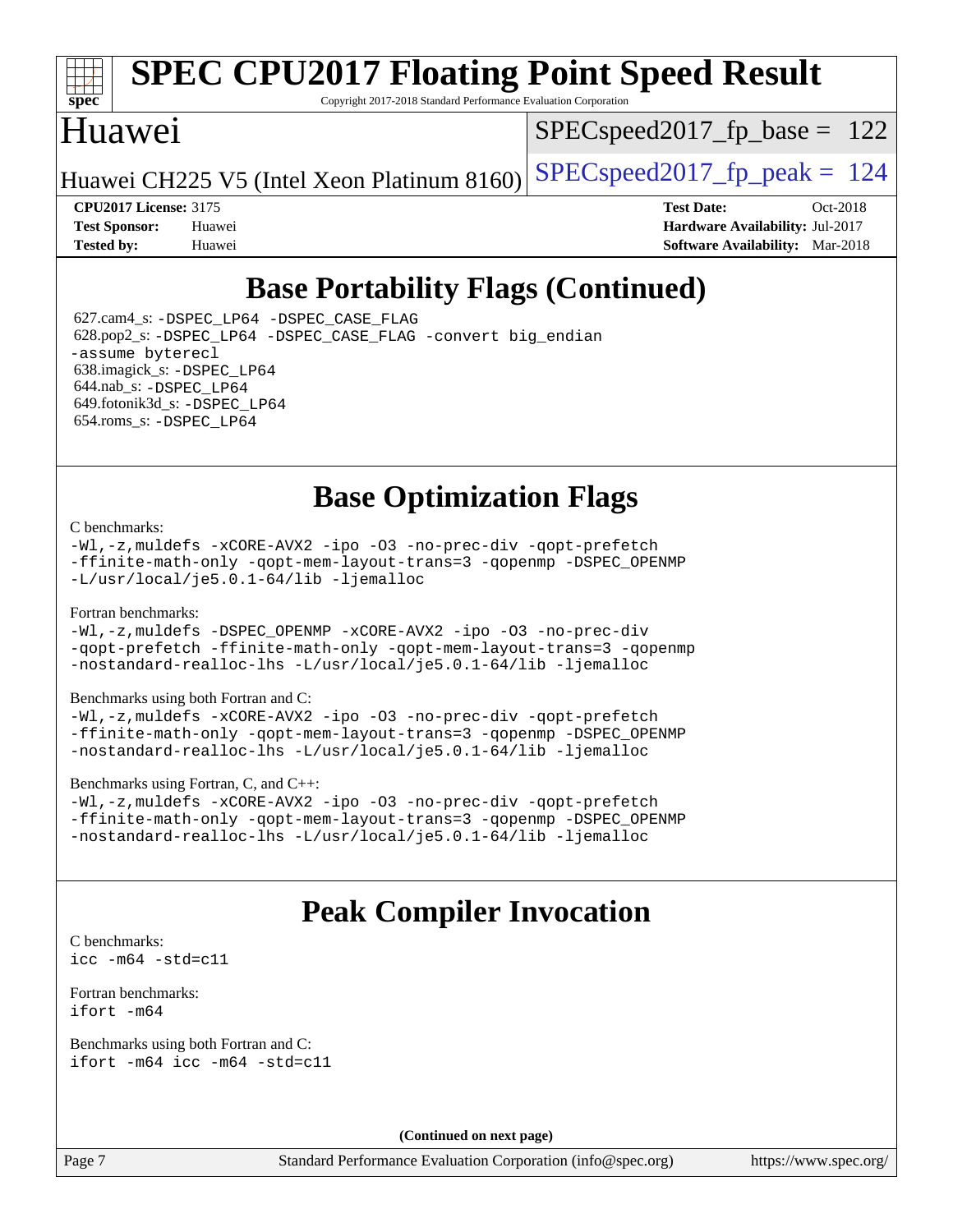# **[spec](http://www.spec.org/)**

# **[SPEC CPU2017 Floating Point Speed Result](http://www.spec.org/auto/cpu2017/Docs/result-fields.html#SPECCPU2017FloatingPointSpeedResult)**

Copyright 2017-2018 Standard Performance Evaluation Corporation

## Huawei

SPECspeed2017 fp base =  $122$ 

Huawei CH225 V5 (Intel Xeon Platinum 8160) SPECspeed2017\_fp\_peak  $= 124$ 

**[CPU2017 License:](http://www.spec.org/auto/cpu2017/Docs/result-fields.html#CPU2017License)** 3175 **[Test Date:](http://www.spec.org/auto/cpu2017/Docs/result-fields.html#TestDate)** Oct-2018 **[Test Sponsor:](http://www.spec.org/auto/cpu2017/Docs/result-fields.html#TestSponsor)** Huawei **[Hardware Availability:](http://www.spec.org/auto/cpu2017/Docs/result-fields.html#HardwareAvailability)** Jul-2017 **[Tested by:](http://www.spec.org/auto/cpu2017/Docs/result-fields.html#Testedby)** Huawei **[Software Availability:](http://www.spec.org/auto/cpu2017/Docs/result-fields.html#SoftwareAvailability)** Mar-2018

## **[Peak Compiler Invocation \(Continued\)](http://www.spec.org/auto/cpu2017/Docs/result-fields.html#PeakCompilerInvocation)**

[Benchmarks using Fortran, C, and C++:](http://www.spec.org/auto/cpu2017/Docs/result-fields.html#BenchmarksusingFortranCandCXX) [icpc -m64](http://www.spec.org/cpu2017/results/res2018q4/cpu2017-20181015-09203.flags.html#user_CC_CXX_FCpeak_intel_icpc_64bit_4ecb2543ae3f1412ef961e0650ca070fec7b7afdcd6ed48761b84423119d1bf6bdf5cad15b44d48e7256388bc77273b966e5eb805aefd121eb22e9299b2ec9d9) [icc -m64 -std=c11](http://www.spec.org/cpu2017/results/res2018q4/cpu2017-20181015-09203.flags.html#user_CC_CXX_FCpeak_intel_icc_64bit_c11_33ee0cdaae7deeeab2a9725423ba97205ce30f63b9926c2519791662299b76a0318f32ddfffdc46587804de3178b4f9328c46fa7c2b0cd779d7a61945c91cd35) [ifort -m64](http://www.spec.org/cpu2017/results/res2018q4/cpu2017-20181015-09203.flags.html#user_CC_CXX_FCpeak_intel_ifort_64bit_24f2bb282fbaeffd6157abe4f878425411749daecae9a33200eee2bee2fe76f3b89351d69a8130dd5949958ce389cf37ff59a95e7a40d588e8d3a57e0c3fd751)

**[Peak Portability Flags](http://www.spec.org/auto/cpu2017/Docs/result-fields.html#PeakPortabilityFlags)**

Same as Base Portability Flags

## **[Peak Optimization Flags](http://www.spec.org/auto/cpu2017/Docs/result-fields.html#PeakOptimizationFlags)**

[C benchmarks](http://www.spec.org/auto/cpu2017/Docs/result-fields.html#Cbenchmarks):

619.lbm\_s: basepeak = yes

 638.imagick\_s: [-xCORE-AVX2](http://www.spec.org/cpu2017/results/res2018q4/cpu2017-20181015-09203.flags.html#user_peakCOPTIMIZE638_imagick_s_f-xCORE-AVX2) [-ipo](http://www.spec.org/cpu2017/results/res2018q4/cpu2017-20181015-09203.flags.html#user_peakCOPTIMIZE638_imagick_s_f-ipo) [-O3](http://www.spec.org/cpu2017/results/res2018q4/cpu2017-20181015-09203.flags.html#user_peakCOPTIMIZE638_imagick_s_f-O3) [-no-prec-div](http://www.spec.org/cpu2017/results/res2018q4/cpu2017-20181015-09203.flags.html#user_peakCOPTIMIZE638_imagick_s_f-no-prec-div) [-qopt-prefetch](http://www.spec.org/cpu2017/results/res2018q4/cpu2017-20181015-09203.flags.html#user_peakCOPTIMIZE638_imagick_s_f-qopt-prefetch) [-ffinite-math-only](http://www.spec.org/cpu2017/results/res2018q4/cpu2017-20181015-09203.flags.html#user_peakCOPTIMIZE638_imagick_s_f_finite_math_only_cb91587bd2077682c4b38af759c288ed7c732db004271a9512da14a4f8007909a5f1427ecbf1a0fb78ff2a814402c6114ac565ca162485bbcae155b5e4258871) [-qopt-mem-layout-trans=3](http://www.spec.org/cpu2017/results/res2018q4/cpu2017-20181015-09203.flags.html#user_peakCOPTIMIZE638_imagick_s_f-qopt-mem-layout-trans_de80db37974c74b1f0e20d883f0b675c88c3b01e9d123adea9b28688d64333345fb62bc4a798493513fdb68f60282f9a726aa07f478b2f7113531aecce732043) [-qopenmp](http://www.spec.org/cpu2017/results/res2018q4/cpu2017-20181015-09203.flags.html#user_peakCOPTIMIZE638_imagick_s_qopenmp_16be0c44f24f464004c6784a7acb94aca937f053568ce72f94b139a11c7c168634a55f6653758ddd83bcf7b8463e8028bb0b48b77bcddc6b78d5d95bb1df2967) [-DSPEC\\_OPENMP](http://www.spec.org/cpu2017/results/res2018q4/cpu2017-20181015-09203.flags.html#suite_peakCOPTIMIZE638_imagick_s_DSPEC_OPENMP)

 $644$ .nab\_s: basepeak = yes

[Fortran benchmarks](http://www.spec.org/auto/cpu2017/Docs/result-fields.html#Fortranbenchmarks):

 603.bwaves\_s: [-prof-gen](http://www.spec.org/cpu2017/results/res2018q4/cpu2017-20181015-09203.flags.html#user_peakPASS1_FFLAGSPASS1_LDFLAGS603_bwaves_s_prof_gen_5aa4926d6013ddb2a31985c654b3eb18169fc0c6952a63635c234f711e6e63dd76e94ad52365559451ec499a2cdb89e4dc58ba4c67ef54ca681ffbe1461d6b36)(pass 1) [-prof-use](http://www.spec.org/cpu2017/results/res2018q4/cpu2017-20181015-09203.flags.html#user_peakPASS2_FFLAGSPASS2_LDFLAGS603_bwaves_s_prof_use_1a21ceae95f36a2b53c25747139a6c16ca95bd9def2a207b4f0849963b97e94f5260e30a0c64f4bb623698870e679ca08317ef8150905d41bd88c6f78df73f19)(pass 2) [-DSPEC\\_SUPPRESS\\_OPENMP](http://www.spec.org/cpu2017/results/res2018q4/cpu2017-20181015-09203.flags.html#suite_peakPASS1_FOPTIMIZE603_bwaves_s_DSPEC_SUPPRESS_OPENMP) [-DSPEC\\_OPENMP](http://www.spec.org/cpu2017/results/res2018q4/cpu2017-20181015-09203.flags.html#suite_peakPASS2_FOPTIMIZE603_bwaves_s_DSPEC_OPENMP) [-O2](http://www.spec.org/cpu2017/results/res2018q4/cpu2017-20181015-09203.flags.html#user_peakPASS1_FOPTIMIZE603_bwaves_s_f-O2) [-xCORE-AVX2](http://www.spec.org/cpu2017/results/res2018q4/cpu2017-20181015-09203.flags.html#user_peakPASS2_FOPTIMIZE603_bwaves_s_f-xCORE-AVX2) [-qopt-prefetch](http://www.spec.org/cpu2017/results/res2018q4/cpu2017-20181015-09203.flags.html#user_peakPASS1_FOPTIMIZEPASS2_FOPTIMIZE603_bwaves_s_f-qopt-prefetch) [-ipo](http://www.spec.org/cpu2017/results/res2018q4/cpu2017-20181015-09203.flags.html#user_peakPASS2_FOPTIMIZE603_bwaves_s_f-ipo) [-O3](http://www.spec.org/cpu2017/results/res2018q4/cpu2017-20181015-09203.flags.html#user_peakPASS2_FOPTIMIZE603_bwaves_s_f-O3) [-ffinite-math-only](http://www.spec.org/cpu2017/results/res2018q4/cpu2017-20181015-09203.flags.html#user_peakPASS1_FOPTIMIZEPASS2_FOPTIMIZE603_bwaves_s_f_finite_math_only_cb91587bd2077682c4b38af759c288ed7c732db004271a9512da14a4f8007909a5f1427ecbf1a0fb78ff2a814402c6114ac565ca162485bbcae155b5e4258871) [-no-prec-div](http://www.spec.org/cpu2017/results/res2018q4/cpu2017-20181015-09203.flags.html#user_peakPASS2_FOPTIMIZE603_bwaves_s_f-no-prec-div) [-qopt-mem-layout-trans=3](http://www.spec.org/cpu2017/results/res2018q4/cpu2017-20181015-09203.flags.html#user_peakPASS1_FOPTIMIZEPASS2_FOPTIMIZE603_bwaves_s_f-qopt-mem-layout-trans_de80db37974c74b1f0e20d883f0b675c88c3b01e9d123adea9b28688d64333345fb62bc4a798493513fdb68f60282f9a726aa07f478b2f7113531aecce732043) [-qopenmp](http://www.spec.org/cpu2017/results/res2018q4/cpu2017-20181015-09203.flags.html#user_peakPASS2_FOPTIMIZE603_bwaves_s_qopenmp_16be0c44f24f464004c6784a7acb94aca937f053568ce72f94b139a11c7c168634a55f6653758ddd83bcf7b8463e8028bb0b48b77bcddc6b78d5d95bb1df2967) [-nostandard-realloc-lhs](http://www.spec.org/cpu2017/results/res2018q4/cpu2017-20181015-09203.flags.html#user_peakEXTRA_FOPTIMIZE603_bwaves_s_f_2003_std_realloc_82b4557e90729c0f113870c07e44d33d6f5a304b4f63d4c15d2d0f1fab99f5daaed73bdb9275d9ae411527f28b936061aa8b9c8f2d63842963b95c9dd6426b8a)

649.fotonik3d\_s: basepeak = yes

654.roms\_s: basepeak = yes

[Benchmarks using both Fortran and C](http://www.spec.org/auto/cpu2017/Docs/result-fields.html#BenchmarksusingbothFortranandC):

 621.wrf\_s: [-prof-gen](http://www.spec.org/cpu2017/results/res2018q4/cpu2017-20181015-09203.flags.html#user_peakPASS1_CFLAGSPASS1_FFLAGSPASS1_LDFLAGS621_wrf_s_prof_gen_5aa4926d6013ddb2a31985c654b3eb18169fc0c6952a63635c234f711e6e63dd76e94ad52365559451ec499a2cdb89e4dc58ba4c67ef54ca681ffbe1461d6b36)(pass 1) [-prof-use](http://www.spec.org/cpu2017/results/res2018q4/cpu2017-20181015-09203.flags.html#user_peakPASS2_CFLAGSPASS2_FFLAGSPASS2_LDFLAGS621_wrf_s_prof_use_1a21ceae95f36a2b53c25747139a6c16ca95bd9def2a207b4f0849963b97e94f5260e30a0c64f4bb623698870e679ca08317ef8150905d41bd88c6f78df73f19)(pass 2) [-O2](http://www.spec.org/cpu2017/results/res2018q4/cpu2017-20181015-09203.flags.html#user_peakPASS1_COPTIMIZEPASS1_FOPTIMIZE621_wrf_s_f-O2) [-xCORE-AVX2](http://www.spec.org/cpu2017/results/res2018q4/cpu2017-20181015-09203.flags.html#user_peakPASS2_COPTIMIZEPASS2_FOPTIMIZE621_wrf_s_f-xCORE-AVX2) [-qopt-prefetch](http://www.spec.org/cpu2017/results/res2018q4/cpu2017-20181015-09203.flags.html#user_peakPASS1_COPTIMIZEPASS1_FOPTIMIZEPASS2_COPTIMIZEPASS2_FOPTIMIZE621_wrf_s_f-qopt-prefetch) [-ipo](http://www.spec.org/cpu2017/results/res2018q4/cpu2017-20181015-09203.flags.html#user_peakPASS2_COPTIMIZEPASS2_FOPTIMIZE621_wrf_s_f-ipo) [-O3](http://www.spec.org/cpu2017/results/res2018q4/cpu2017-20181015-09203.flags.html#user_peakPASS2_COPTIMIZEPASS2_FOPTIMIZE621_wrf_s_f-O3) [-ffinite-math-only](http://www.spec.org/cpu2017/results/res2018q4/cpu2017-20181015-09203.flags.html#user_peakPASS1_COPTIMIZEPASS1_FOPTIMIZEPASS2_COPTIMIZEPASS2_FOPTIMIZE621_wrf_s_f_finite_math_only_cb91587bd2077682c4b38af759c288ed7c732db004271a9512da14a4f8007909a5f1427ecbf1a0fb78ff2a814402c6114ac565ca162485bbcae155b5e4258871) [-no-prec-div](http://www.spec.org/cpu2017/results/res2018q4/cpu2017-20181015-09203.flags.html#user_peakPASS2_COPTIMIZEPASS2_FOPTIMIZE621_wrf_s_f-no-prec-div) [-qopt-mem-layout-trans=3](http://www.spec.org/cpu2017/results/res2018q4/cpu2017-20181015-09203.flags.html#user_peakPASS1_COPTIMIZEPASS1_FOPTIMIZEPASS2_COPTIMIZEPASS2_FOPTIMIZE621_wrf_s_f-qopt-mem-layout-trans_de80db37974c74b1f0e20d883f0b675c88c3b01e9d123adea9b28688d64333345fb62bc4a798493513fdb68f60282f9a726aa07f478b2f7113531aecce732043) [-DSPEC\\_SUPPRESS\\_OPENMP](http://www.spec.org/cpu2017/results/res2018q4/cpu2017-20181015-09203.flags.html#suite_peakPASS1_COPTIMIZEPASS1_FOPTIMIZE621_wrf_s_DSPEC_SUPPRESS_OPENMP) [-qopenmp](http://www.spec.org/cpu2017/results/res2018q4/cpu2017-20181015-09203.flags.html#user_peakPASS2_COPTIMIZEPASS2_FOPTIMIZE621_wrf_s_qopenmp_16be0c44f24f464004c6784a7acb94aca937f053568ce72f94b139a11c7c168634a55f6653758ddd83bcf7b8463e8028bb0b48b77bcddc6b78d5d95bb1df2967) [-DSPEC\\_OPENMP](http://www.spec.org/cpu2017/results/res2018q4/cpu2017-20181015-09203.flags.html#suite_peakPASS2_COPTIMIZEPASS2_FOPTIMIZE621_wrf_s_DSPEC_OPENMP) [-nostandard-realloc-lhs](http://www.spec.org/cpu2017/results/res2018q4/cpu2017-20181015-09203.flags.html#user_peakEXTRA_FOPTIMIZE621_wrf_s_f_2003_std_realloc_82b4557e90729c0f113870c07e44d33d6f5a304b4f63d4c15d2d0f1fab99f5daaed73bdb9275d9ae411527f28b936061aa8b9c8f2d63842963b95c9dd6426b8a)

```
 627.cam4_s: -xCORE-AVX2 -ipo -O3 -no-prec-div -qopt-prefetch
-ffinite-math-only -qopt-mem-layout-trans=3 -qopenmp
-DSPEC_OPENMP -nostandard-realloc-lhs
```
**(Continued on next page)**